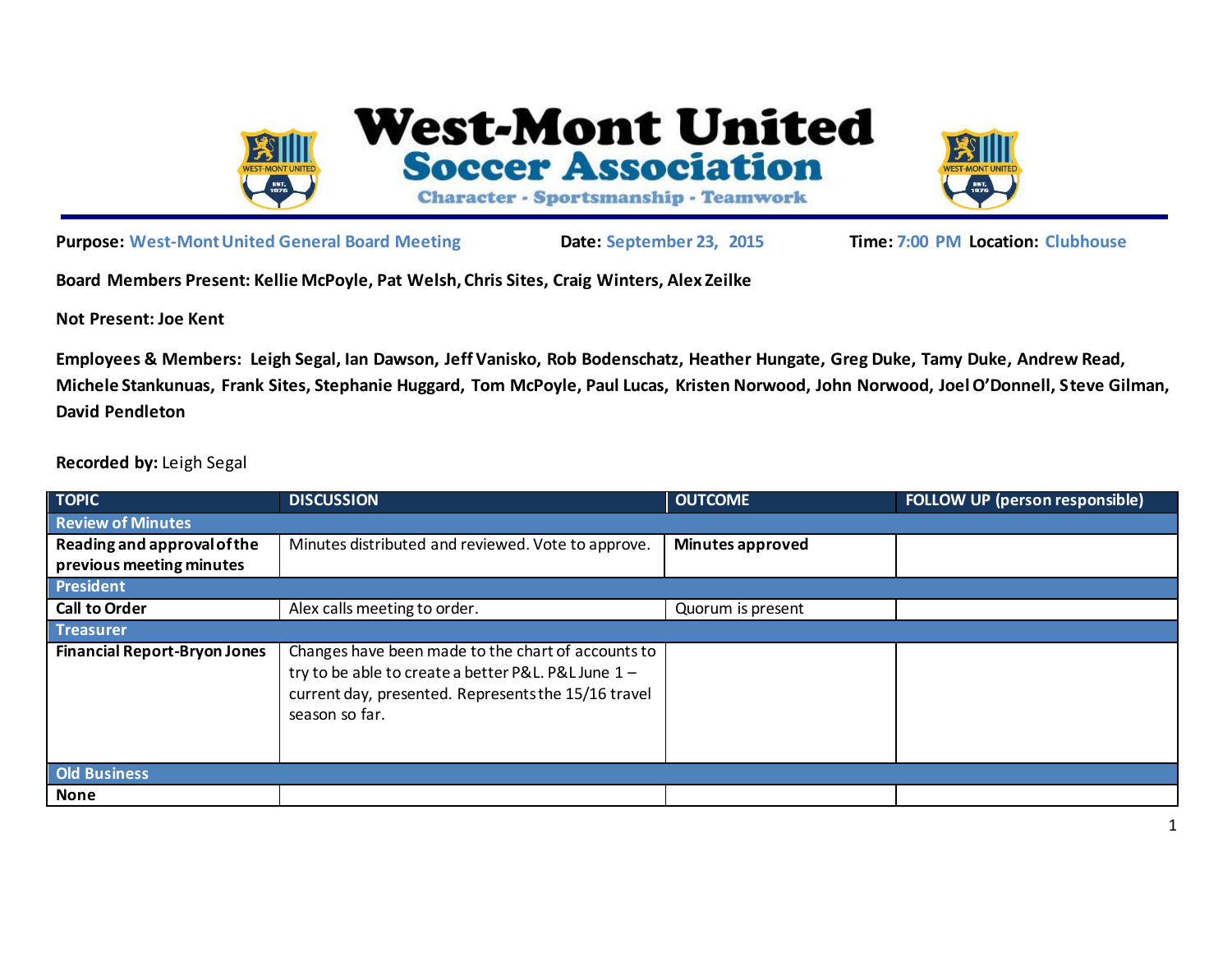| <b>New Business</b>                                     |                                                                                                           |  |  |  |
|---------------------------------------------------------|-----------------------------------------------------------------------------------------------------------|--|--|--|
| <b>Maichelle Winters resigns-</b><br><b>Alex Zeilke</b> | Maichelle worked as treasurer for 6 plus years. We<br>thank her for her many hours of service. She has    |  |  |  |
|                                                         | stepped down to explore new opportunities.<br>Announce Bryon Jones as trustee of finance,                 |  |  |  |
|                                                         | replacement for Maichelle.                                                                                |  |  |  |
|                                                         |                                                                                                           |  |  |  |
| Announcement of new                                     | We have added some new trustees to the team.                                                              |  |  |  |
| trustees-Alex Zeilke                                    | Greg Duke-facilities, Heather Hungate & Stephanie                                                         |  |  |  |
|                                                         | Huggard-marketing, Andrew Read-Delco delegate.<br>Pat is working on creating a list of all vacant trustee |  |  |  |
|                                                         | positions and a job description each position.                                                            |  |  |  |
|                                                         |                                                                                                           |  |  |  |
|                                                         |                                                                                                           |  |  |  |
| General membership survey-<br><b>Alex Zeilke</b>        | There was a 17% response rate to the survey. Each                                                         |  |  |  |
|                                                         | participant answered questions that applied to the<br>programs they are involved in. Bathrooms and fields |  |  |  |
|                                                         | topped the list of most important to members. One                                                         |  |  |  |
|                                                         | of the themes within the comments was                                                                     |  |  |  |
|                                                         | communication. We are taking in the information                                                           |  |  |  |
|                                                         | and trying to make improvements. In fact, we have                                                         |  |  |  |
|                                                         | lined some of the practice fields in direct response to                                                   |  |  |  |
|                                                         | the survey responses.                                                                                     |  |  |  |
|                                                         |                                                                                                           |  |  |  |
| Financial Audit status - Bryon                          | So far, we have interviewed one auditor looking to                                                        |  |  |  |
| Jones                                                   | interview another. Hope to make a decision over the                                                       |  |  |  |
|                                                         | next few weeks.                                                                                           |  |  |  |
| <b>Executive Director update of</b>                     | Intramural-season started the beginning of                                                                |  |  |  |
| WMUSA operations-lan                                    | September. We have approximately 1100 players                                                             |  |  |  |
| <b>Dawson</b>                                           | Staff-Dennis Squires, as the Boys Director of                                                             |  |  |  |
|                                                         | Coaching and Kevin Curley as the Director of Boys<br>and Girls College Prep. In addition, we are going to |  |  |  |
|                                                         |                                                                                                           |  |  |  |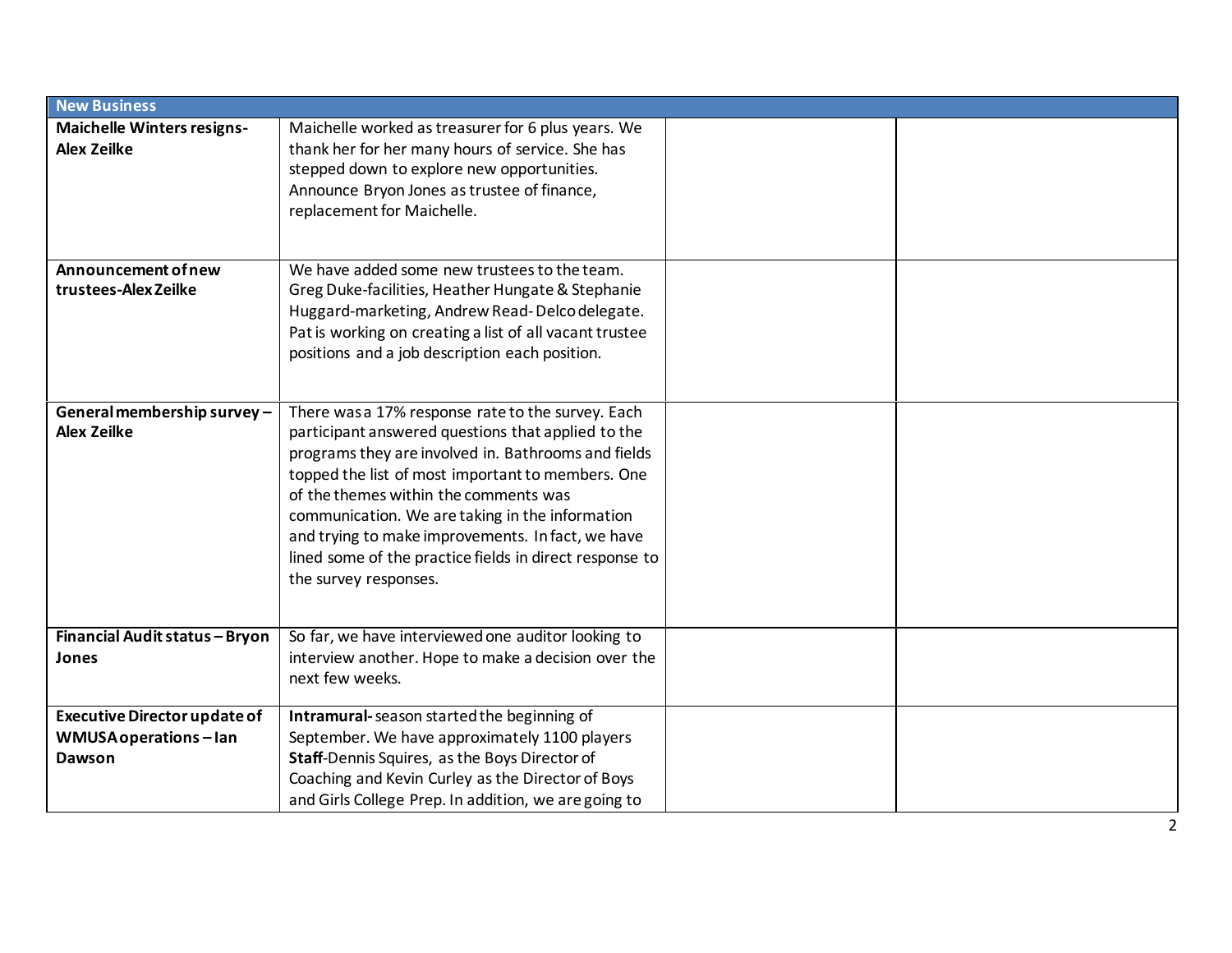|                                 | be evaluating all of our professional coaching staff.<br>We strive to keep our coaches current and evolving. |  |
|---------------------------------|--------------------------------------------------------------------------------------------------------------|--|
|                                 | We held our first Positive Coaching Alliance                                                                 |  |
|                                 | workshop and it went very well. It was attended by                                                           |  |
|                                 | about 40 coaches. We are also working to offer an                                                            |  |
|                                 | NCAA level 6 coaching class. We are in the planning                                                          |  |
|                                 | stages of our new program to offer guidance for                                                              |  |
|                                 | prospective college players.                                                                                 |  |
|                                 | ADA-We have begun a technical training program,                                                              |  |
|                                 | and currently have 82 players participating.                                                                 |  |
|                                 | Travel Abroad-First U14 travel program was a great                                                           |  |
|                                 | success. U14 players traveled to Europe. They                                                                |  |
|                                 | experienced training, games, and cultural programs.                                                          |  |
|                                 | Tournaments update - The tournaments were very                                                               |  |
|                                 | successful many of our teams were finalists and                                                              |  |
|                                 | champions.                                                                                                   |  |
|                                 |                                                                                                              |  |
|                                 |                                                                                                              |  |
| <b>Marketing Update-Chris</b>   | Newsletter-We sent out our inaugural newsletter.                                                             |  |
| <b>Sites</b>                    | This was a major effort from our new trustees. If you                                                        |  |
|                                 | have ideas for the newsletter please forward them                                                            |  |
|                                 | to Chris Sites via our office manager<br>manager@westmontunitedsoccer.org                                    |  |
|                                 | Wawa Vouchers-The travel program participated in                                                             |  |
|                                 | the Wawa voucher fundraiser this summer. The                                                                 |  |
|                                 | intramural is currently in process. Final orders are                                                         |  |
|                                 | due this weekend, and will be collected by Cindi.                                                            |  |
|                                 | Philadelphia Union Night-We held our West-Mont                                                               |  |
|                                 | night at the Philadelphia Union. 81 tickets sold.                                                            |  |
|                                 | California Tortilla-We are holding a spirit night at                                                         |  |
|                                 | California Tortilla October 13. Please say "soccer" for                                                      |  |
|                                 | your purchase to count toward the fundraiser.                                                                |  |
|                                 |                                                                                                              |  |
| <b>Support Services Update-</b> | The second photo day is this Saturday.                                                                       |  |